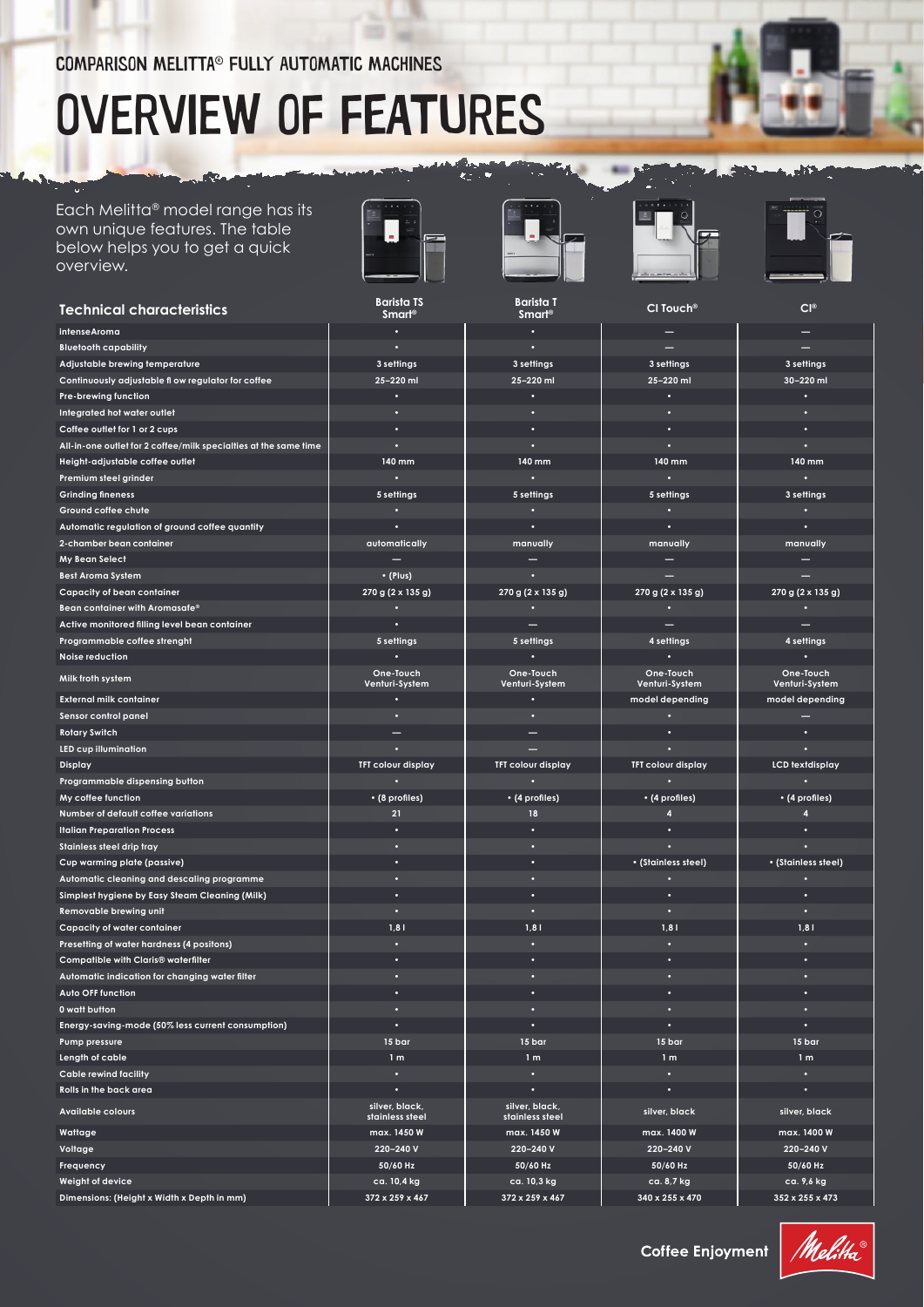# Overview of features

Each Melitta® model range has its own unique features. The table below helps you to get a quick overview.

**Control** 

K.







| <b>Technical characteristics</b>                                 | Varianza® CSP                     | Passione <sup>®</sup> OT    | <b>Passione®</b>                  |
|------------------------------------------------------------------|-----------------------------------|-----------------------------|-----------------------------------|
| <b>Bluetooth capability</b>                                      |                                   |                             |                                   |
| Adjustable brewing temperature                                   | 3 settings                        | 3 settings                  | 3 settings                        |
| Continuously adjustable fl ow regulator for coffee               | 25-220 ml                         | 25-220 ml                   | 25-220 ml                         |
| Pre-brewing function                                             |                                   |                             |                                   |
| Integrated hot water outlet                                      |                                   |                             |                                   |
| Coffee outlet for 1 or 2 cups                                    |                                   |                             |                                   |
| All-in-one outlet for 2 coffee/milk specialties at the same time |                                   |                             |                                   |
| Height-adjustable coffee outlet                                  | 135 mm                            | 135 mm                      | 135 mm                            |
| Premium steel grinder                                            |                                   |                             |                                   |
| <b>Grinding fineness</b>                                         | 5 settings                        | 5 settings                  | 5 settings                        |
| Ground coffee chute                                              |                                   |                             |                                   |
| Automatic regulation of ground coffee quantity                   |                                   |                             |                                   |
| 2-chamber bean container                                         |                                   |                             |                                   |
| My Bean Select                                                   | ۰                                 |                             |                                   |
| <b>Best Aroma System</b>                                         | • (Plus)                          |                             |                                   |
| <b>Capacity of bean container</b>                                | 125 <sub>g</sub>                  | 125 <sub>g</sub>            | 125 g                             |
| Bean container with Aromasafe®                                   |                                   |                             |                                   |
| Active monitored filling level bean container                    |                                   |                             |                                   |
| Programmable coffee strenght                                     | 5 settings                        | 5 settings                  | 5 settings                        |
| Noise reduction                                                  |                                   |                             |                                   |
| Milk froth system                                                | One-Touch<br>Venturi-System       | One-Touch<br>Venturi-System | Auto<br>Cappuccinatore            |
| <b>External milk container</b>                                   |                                   |                             |                                   |
| Sensor control panel                                             |                                   |                             |                                   |
| <b>Rotary Switch</b>                                             |                                   |                             |                                   |
| LED cup illumination                                             |                                   |                             |                                   |
| <b>Display</b>                                                   | <b>TFT colour display</b>         | <b>TFT colour display</b>   | LED symboldisplay                 |
| Programmable dispensing button                                   |                                   |                             |                                   |
| My coffee function                                               |                                   |                             |                                   |
| Number of default coffee variations                              | 10                                | 10                          | 3                                 |
| <b>Italian Preparation Process</b>                               |                                   |                             |                                   |
| Stainless steel drip tray                                        |                                   |                             |                                   |
| Cup warming plate (passive)                                      |                                   |                             |                                   |
| Automatic cleaning and descaling programme                       |                                   |                             |                                   |
| Simplest hygiene by Easy Steam Cleaning (Milk)                   | ۰                                 |                             |                                   |
| Removable brewing unit                                           |                                   |                             |                                   |
| Capacity of water container                                      | 1,21                              | 1,21                        | 1,21                              |
| Presetting of water hardness (4 positons)                        |                                   |                             |                                   |
| Compatible with Claris® waterfilter                              |                                   |                             |                                   |
| Automatic indication for changing water filter                   |                                   |                             |                                   |
| Auto OFF function                                                |                                   |                             |                                   |
| 0 watt button                                                    |                                   | ٠                           |                                   |
| Energy-saving-mode (50% less current consumption)                |                                   |                             |                                   |
| Pump pressure                                                    | 15 bar                            | 15 bar                      | 15 <sub>bar</sub>                 |
| Length of cable                                                  | 1 <sub>m</sub>                    | 1 <sub>m</sub>              | 1 <sub>m</sub>                    |
| <b>Cable rewind facility</b>                                     |                                   |                             |                                   |
| Rolls in the back area                                           |                                   |                             |                                   |
| <b>Available colours</b>                                         | silver, black,<br>stainless steel | silver, black               | silver, black,<br>stainless steel |
| Wattage                                                          | max. 1450 W                       | max. 1450                   | max. 1450 W                       |
| Voltage                                                          | 220-240 V                         | 220-240 V                   | 220-240 V                         |
| Frequency                                                        | 50/60 Hz                          | 50/60 Hz                    | 50/60 Hz                          |
| Weight of device                                                 | ca. 8,8 kg                        | ca. 8,3 kg                  | ca. 8,0 kg                        |

**Dimensions: (Height x Width x Depth in mm) 405 x 253 x 380 405 x 253 x 380 390 x 253 x 380**

**Coffee Enjoyment**